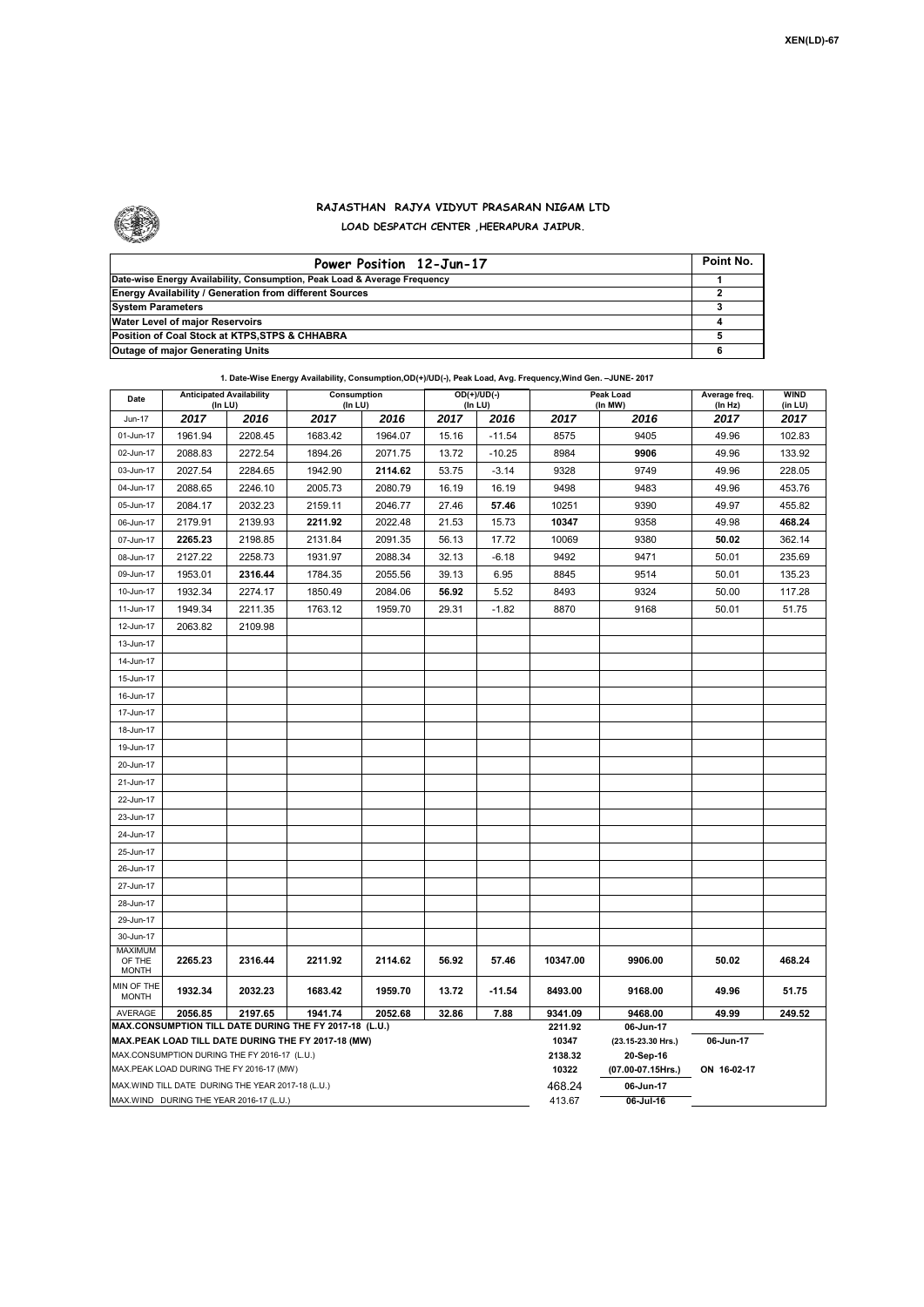## **2.Anticipated Availability/Generation From Different Sources**

|                |                                                                                    |                                      |                                  |                              | (In LU)                              |                                  |                              |                                      |                                  |                              |
|----------------|------------------------------------------------------------------------------------|--------------------------------------|----------------------------------|------------------------------|--------------------------------------|----------------------------------|------------------------------|--------------------------------------|----------------------------------|------------------------------|
| S.No.          | Sources Available to Rajasthan /<br>Installed Capacity as on 30.09.2016<br>(In MW) | Prior<br>assessment<br>of Avail. For | Prior<br>assessment<br>of Avail. | Actual<br>Energy<br>Received | Prior<br>assessment<br>of Avail. For | Prior<br>assessment<br>of Avail. | Actual<br>Energy<br>Received | Prior<br>assessment<br>of Avail. For | Prior<br>assessment<br>of Avail. | Actual<br>Energy<br>Received |
|                |                                                                                    | next Day                             |                                  |                              | next Day                             |                                  |                              | next Day                             |                                  |                              |
|                |                                                                                    |                                      | 9-Jun-17                         |                              |                                      | 10-Jun-17                        |                              |                                      | 11-Jun-17                        |                              |
| 1              | KTPS (1240/1240)                                                                   | 222.00                               | 222.00                           | 191.08                       | 262.00                               | 222.00                           | 214.81                       | 262.00                               | 262.00                           | 232.75                       |
| $\overline{2}$ | STPS (1500/1500)<br>DHOLPUR GAS CCPP (330/330)                                     | 55.00<br>0.00                        | 55.00<br>0.00                    | 43.77<br>0.00                | 110.00<br>0.00                       | 55.00<br>0.00                    | 45.16<br>0.00                | 110.00<br>0.00                       | 110.00<br>0.00                   | 88.30<br>0.00                |
| 3<br>4         | RAMGARH (273.5/273.5)                                                              | 0.00                                 | 28.00                            | 19.33                        | 31.00                                | 0.00                             | 10.45                        | 41.00                                | 31.00                            | 41.33                        |
| 5              | RAPP-A(200/200)                                                                    | 38.00                                | 38.00                            | 40.77                        | 38.00                                | 38.00                            | 40.32                        | 38.00                                | 38.00                            | 40.30                        |
| 6              | MAHI (140/140)                                                                     | 0.00                                 | 0.00                             | 0.00                         | 0.00                                 | 0.00                             | 0.00                         | 0.00                                 | 0.00                             | 0.00                         |
| $\overline{7}$ | CHAMBAL (RPS+JS) (135.5/271)                                                       | 0.00                                 | 0.00                             | 0.00                         | 0.00                                 | 0.00                             | 0.00                         | 0.00                                 | 0.00                             | 0.69                         |
| 8              | GIRAL LIGNITE (250/250)                                                            | 0.00                                 | 0.00                             | 0.00                         | 0.00                                 | 0.00                             | 0.00                         | 0.00                                 | 0.00                             | 0.00                         |
| 9<br>10        | CHHABRA TPS 1000/1000)<br>ADANI (TPS) + KALISINDH (TPS)                            | 218.00                               | 162.00<br>420.00                 | 171.86<br>339.48             | 218.00                               | 218.00                           | 193.24                       | 218.00                               | 218.00                           | 187.66                       |
|                | (1200+1200/1320+1200)                                                              | 420.00                               |                                  |                              | 420.00                               | 420.00                           | 349.30                       | 420.00                               | 420.00                           | 331.45                       |
| 11             | WIND FARM (3980.40/4119.15)                                                        | 130.00                               | 120.00                           | 135.23                       | 50.00                                | 130.00                           | 117.28                       | 70.00                                | 50.00                            | 51.75                        |
| 12             | SOLAR POWER(737.70/1295.70)                                                        | 0.00                                 | 0.00                             | 0.00                         | 0.00                                 | 0.00                             | 2.34                         | 0.00                                 | 0.00                             | 4.01                         |
| 13             | CAPTIVE POWER PLANTS                                                               | 0.00                                 | 0.00                             | 0.00                         | 0.00                                 | 0.00                             | 0.00                         | 0.00                                 | 0.00                             | 0.00                         |
| 14             | REGIONAL (INTRA STATE) O.A. (VLTPS)                                                | 0.00                                 | 0.00                             | 0.00                         | 0.00                                 | 0.00                             | 0.00                         | 0.00                                 | 0.00                             | 0.00                         |
| 15<br>16       | <b>OPEN ACCESS</b><br>BIOMASS - (101.95/119.25)                                    | $-65.31$<br>6.00                     | $-60.23$<br>6.00                 | $-60.23$<br>4.72             | $-63.65$<br>6.00                     | $-65.31$<br>6.00                 | $-65.31$<br>5.91             | $-63.00$<br>6.00                     | $-63.65$<br>6.00                 | $-63.93$<br>6.24             |
| 17             | BARSINGHSAR LTPS(250/250)                                                          | 54.00                                | 54.00                            | 48.82                        | 54.00                                | 54.00                            | 52.04                        | 54.00                                | 54.00                            | 48.30                        |
| 18             | RAJWEST (1080/1080)                                                                | 172.00                               | 201.00                           | 125.82                       | 172.00                               | 172.00                           | 143.92                       | 201.00                               | 172.00                           | 115.72                       |
|                | <b>TOTAL (A): 1-18</b>                                                             | 1249.69                              | 1245.77                          | 1060.65                      | 1297.35                              | 1249.69                          | 1109.46                      | 1357.00                              | 1297.35                          | 1084.57                      |
| 19             | <b>BBMB COMPLEX</b>                                                                |                                      |                                  |                              |                                      |                                  |                              |                                      |                                  |                              |
|                | a) BHAKRA(230.79/1516.3)                                                           | 22.99                                | 21.19                            | 21.72                        | 24.30                                | 22.99                            | 23.50                        | 25.43                                | 24.30                            | 24.85                        |
|                | b) DEHAR (198/990)<br>c) PONG (231.66/396)                                         | 30.04<br>22.50                       | 29.63<br>21.75                   | 29.83<br>22.57               | 26.98<br>23.62                       | 30.04<br>22.50                   | 27.00<br>22.72               | 24.17<br>22.72                       | 26.98<br>23.62                   | 24.53<br>23.17               |
|                | TOTAL : a TO c                                                                     | 75.53                                | 72.57                            | 74.12                        | 74.90                                | 75.53                            | 73.22                        | 72.33                                | 74.90                            | 72.55                        |
| 20             | <b>CENTRAL STATIONS</b>                                                            |                                      |                                  |                              |                                      |                                  |                              |                                      |                                  |                              |
|                | d) SINGRAULI (300/2000)                                                            | 80.87                                | 66.67                            | 63.21                        | 64.09                                | 80.87                            | 80.58                        | 80.09                                | 64.09                            | 63.68                        |
|                | (310.24/3000)<br>e) RIHAND                                                         | 101.02                               | 94.20                            | 94.37                        | 81.19                                | 101.02                           | 101.02                       | 101.02                               | 81.19                            | 81.19                        |
|                | f) UNCHAHAR-I(20/420)                                                              | 2.51                                 | 3.02                             | 2.26                         | 2.81                                 | 2.51                             | 0.93                         | 2.15                                 | 2.81                             | 2.28                         |
|                | g) UNCHAHAR-II& III(61/630)<br>h) INDIRA GANDHI STPS(JHAJHAR) 0.00/1500)           | 8.38<br>0.00                         | 9.02<br>0.00                     | 7.84<br>0.00                 | 9.02<br>0.00                         | 8.38<br>0.00                     | 4.04<br>0.00                 | 7.57<br>0.00                         | 9.02<br>0.00                     | 8.03<br>0.00                 |
|                |                                                                                    |                                      |                                  |                              |                                      |                                  |                              |                                      |                                  |                              |
|                | i) NCTPS DADRI St-II (43.22/980) +<br>DADRI-TH                                     | 2.19                                 | 2.69                             | 3.14                         | 3.49                                 | 2.19                             | 1.80                         | 3.63                                 | 3.49                             | 3.63                         |
|                | j) DADRI GAS (77/830)                                                              | 2.09                                 | 4.04                             | 3.25                         | 4.20                                 | 2.09                             | 2.15                         | 1.87                                 | 4.20                             | 2.95                         |
|                | k) ANTA<br>(83.07/419)                                                             | 0.00                                 | 6.21                             | 5.74                         | 0.00                                 | 0.00                             | 0.00                         | 0.00                                 | 0.00                             | 0.00                         |
|                | I) AURAIYA<br>(61.03/663)                                                          | 0.00<br>9.24                         | 0.00<br>9.24                     | 0.00<br>9.24                 | 0.00                                 | 0.00                             | 0.00<br>9.24                 | 0.00<br>9.24                         | 0.00<br>9.24                     | 0.00                         |
|                | m) NAPP<br>(44/440)<br>n) RAPP-B<br>(125/440)                                      | 30.32                                | 30.32                            | 30.32                        | 9.24<br>34.35                        | 9.24<br>30.32                    | 30.32                        | 30.58                                | 34.35                            | 9.24<br>34.35                |
|                | o) RAPP-C<br>(88/440)                                                              | 20.00                                | 20.00                            | 20.00                        | 20.00                                | 20.00                            | 20.00                        | 20.00                                | 20.00                            | 20.00                        |
|                | p) SALAL<br>(20.36/690)                                                            | 4.69                                 | 4.69                             | 4.69                         | 1.40                                 | 4.69                             | 4.65                         | 3.02                                 | 1.40                             | 1.33                         |
|                | q) URI<br>(70.37/720)                                                              | 16.73                                | 16.73                            | 16.73                        | 16.73                                | 16.73                            | 16.73                        | 16.73                                | 16.73                            | 16.73                        |
|                | r) TANAKPUR (10.86/94)                                                             | 1.10                                 | 1.15                             | 1.34                         | 1.10                                 | 1.10                             | 1.10                         | 0.87                                 | 1.10                             | 1.10                         |
|                | s) CHAMERA - (105.84/540)                                                          | 25.12                                | 25.12                            | 25.12                        | 25.12                                | 25.12                            | 25.12                        | 19.60                                | 25.12                            | 25.12                        |
|                | t) CHAMERA-II (29.01/300)<br>u) CHAMERA-III (25.21/231)                            | 6.98<br>6.07                         | 6.98<br>6.07                     | 6.98<br>6.07                 | 6.98<br>6.07                         | 6.98<br>6.07                     | 6.98<br>5.87                 | 6.98<br>6.07                         | 6.98<br>6.07                     | 6.98<br>5.77                 |
|                | v) DHAULIGANGA (27/280)                                                            | 4.13                                 | 5.41                             | 4.32                         | 4.05                                 | 4.13                             | 3.67                         | 3.65                                 | 4.05                             | 3.57                         |
|                | w) DULHASTI (42.42/390)                                                            | 2.55                                 | 10.08                            | 10.08                        | 10.08                                | 2.55                             | 2.55                         | 10.08                                | 10.08                            | 10.08                        |
|                | x) SEWA (13/120)                                                                   | 1.90                                 | 2.17                             | 2.17                         | 1.63                                 | 1.90                             | 1.63                         | 1.63                                 | 1.63                             | 1.63                         |
|                | y) NJPC<br>(112.00/1500)+RAMPUR(31.808/412.02)                                     | 34.13                                | 34.13                            | 34.13                        | 34.13                                | 34.13                            | 34.13                        | 31.74                                | 34.13                            | 31.79                        |
|                |                                                                                    |                                      |                                  |                              |                                      |                                  |                              |                                      |                                  |                              |
|                | z) TEHRI (75/1000)<br>aa) KOTESHWR (33.44/400) + PARBATI3                          | 5.18<br>25.68                        | 6.75<br>26.61                    | 6.54<br>26.74                | 5.18<br>15.02                        | 5.18<br>25.68                    | 5.18<br>20.94                | 3.75<br>12.34                        | 5.18<br>15.02                    | 5.13<br>17.78                |
|                | (56.73/520)                                                                        |                                      |                                  |                              |                                      |                                  |                              |                                      |                                  |                              |
|                | ab) TALA                                                                           | 1.17                                 | 1.27                             | 1.27                         | 1.07                                 | 1.17                             | 1.17                         | 0.81                                 | 1.07                             | 1.07                         |
|                | ac) MUNDRA UMPP (380/4000)                                                         | 0.55                                 | 49.05                            | 49.05                        | 28.47                                | 0.55                             | 21.26                        | 52.32                                | 28.47                            | 40.46                        |
|                | ad) SASAN (372/3960)                                                               | 50.01                                | 30.34                            | 27.83                        | 43.11                                | 50.01                            | 57.65                        | 72.55                                | 43.11                            | 56.60                        |
|                | ae) FRKKA+KHLGN+TLCHR (70.18/3940)                                                 | 20.47                                | 19.47                            | 8.14                         | 19.46                                | 20.47                            | 10.28                        | 21.53                                | 19.46                            | 4.78                         |
|                | af) URS POWER(DADRI TH-I)<br>TOTAL SCHEDULE(a TO af)                               | 0.00<br>538.58                       | 0.00                             | 0.00                         | 0.00                                 | 0.00                             | 0.00                         | 0.00                                 | 0.00                             | 0.00                         |
|                | <b>_OSSES</b>                                                                      | $-21.18$                             | 564.01<br>$-21.71$               | 544.68<br>$-20.98$           | 522.89<br>$-15.63$                   | 538.58<br>$-21.18$               | 542.20<br>$-21.45$           | 592.12<br>$-19.60$                   | 522.89<br>$-15.63$               | 527.81<br>$-20.69$           |
|                | <b>NET SCHEDULED</b>                                                               | 517.40                               | 542.30                           | 523.70                       | 507.25                               | 517.40                           | 520.75                       | 572.52                               | 507.25                           | 507.12                       |
| 21             | BILATERAL (REG.) EXCL. BANKING                                                     | 21.46                                | 26.22                            | 22.16                        | 20.50                                | 21.46                            | 19.56                        | 20.50                                | 20.50                            | 17.60                        |
| 22             | <b>BANKING</b>                                                                     | $-36.10$                             | $-36.10$                         | $-36.10$                     | $-36.10$                             | $-36.10$                         | $-36.10$                     | $-36.10$                             | $-36.10$                         | $-36.10$                     |
| 23             | BILATERAL(INTER-REG.).<br>EXCLUDING (ISOA & BANKING)                               | 114.59                               | 109.42                           | 114.59                       | 96.68                                | 110.11                           | 114.59                       | 114.49                               | 91.87                            | 96.68                        |
| 24             | <b>INTER STATE OPEN ACCESS</b><br>(BILATERAL+IEX)                                  | 65.31                                | 60.23                            | 60.23                        | 63.65                                | 65.31                            | 65.31                        | 63.00                                | 63.65                            | 63.93                        |
| 25             | INDIAN ENERGY EXCHANGE                                                             | 0.00                                 | 0.00                             | 0.00                         | 0.00                                 | 0.00                             | 0.00                         | $-27.59$                             | 0.00                             | 0.00                         |
|                | <b>TOTAL(B): (19 TO 25)</b>                                                        | 682.65                               | 707.24                           | 684.58                       | 651.98                               | 682.65                           | 684.11                       | 706.82                               | 651.98                           | 649.24                       |
|                | TOTAL GENERATION (A +B): 1 TO                                                      |                                      |                                  | 1745.22                      |                                      |                                  | 1793.57                      |                                      |                                  | 1733.81                      |
|                | 25<br>OVER DRAWAL (+)/UNDER                                                        |                                      |                                  | 39.13                        |                                      |                                  | 56.92                        |                                      |                                  | 29.31                        |
|                | DRAWAL (-)                                                                         |                                      |                                  |                              |                                      |                                  |                              |                                      |                                  |                              |
|                | <b>GRAND TOTAL</b>                                                                 | 1932.34<br>2274.17                   | 1953.01<br>2316.44               | 1784.35<br>2055.56           | 1949.34<br>2211.35                   | 1932.34<br>2274.17               | 1850.49<br>2084.06           | 2063.82<br>2109.98                   | 1949.34<br>2211.35               | 1763.12<br>1959.70           |
|                | LAST YEAR                                                                          |                                      |                                  |                              |                                      |                                  |                              |                                      |                                  |                              |